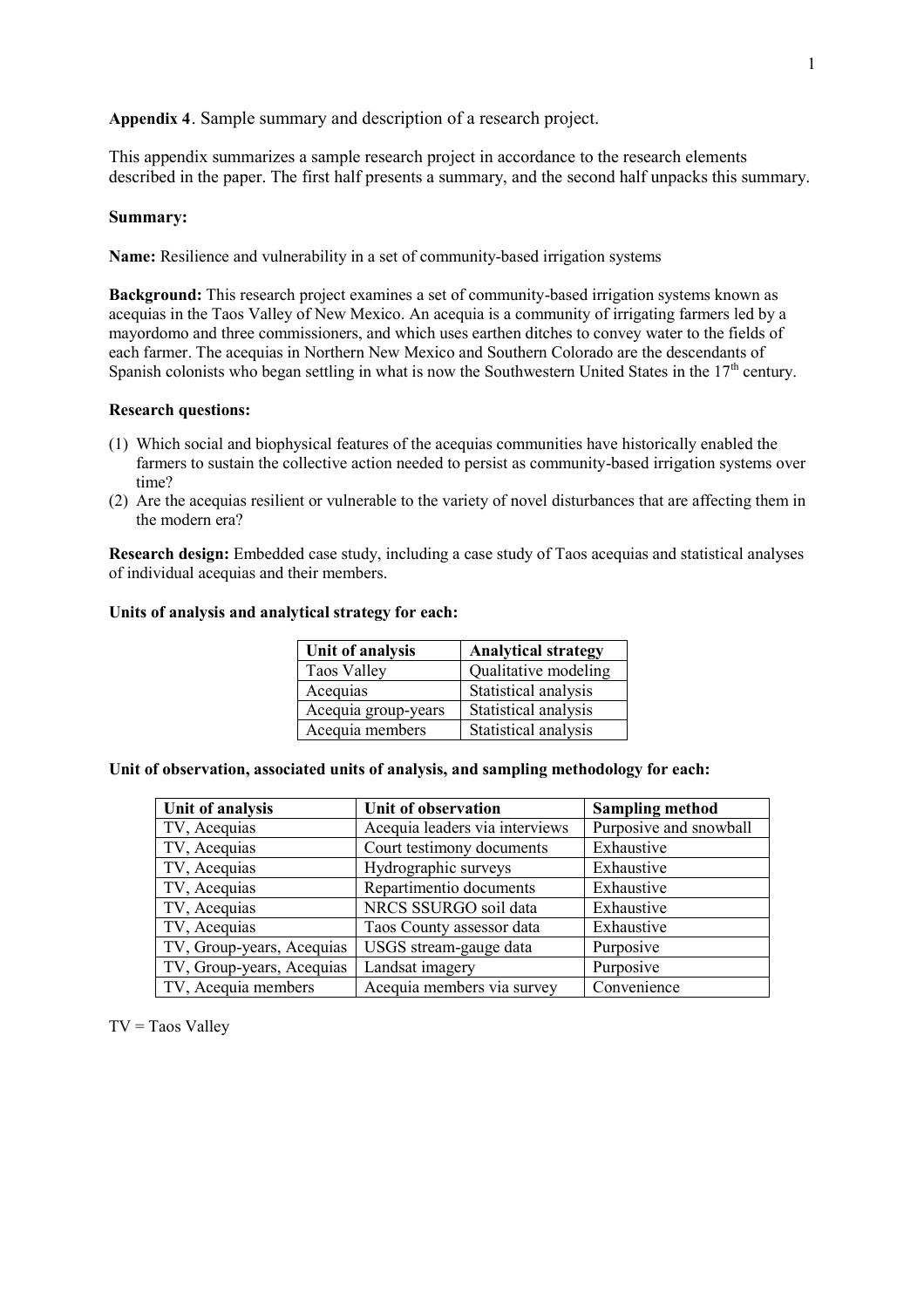## **Discussion:**

This project has focused on a set of community-based irrigation systems known as acequias that have resided in the Taos valley of New Mexico for several hundred years (see figure A4.1). There are two research questions that have guided this project. The first one asks about the conditions that have enabled the farmers to maintain the collective-action needed to sustain themselves in the face of drought and resource scarcity for several hundred years. Collective-action is a very common outcome examined by ESS scholars, as it plays a large role in affecting whether an environmental commons is maintained or not. The second question focuses on the resilience, or vulnerability, of the acequias to a suite of modern disturbances that have largely resulted from increased economic growth and integration in their region. Many resource using communities that have persisted for centuries are struggling to adapt to modern economic conditions.

The research design adopted for this project is identified as an embedded case study. The first table summarizes the units of analysis that are involved in this project and the analytical strategies applied to each. At the top we have the case itself, which includes all 51 acequias in Taos valley. At this level the analytical strategy applied is the development of a qualitative model describing of the patterns of interactions among various groups of farmers both within and between acequia communities (Cox 2014b). This qualitative model involves an application of the social-ecological framework by Ostrom (2007). Additionally, the project involved a statistical analysis to examine differences across acequias in a vegetation index measured by a series of Landsat images over time (Cox and Ross 2011). Finally, Cox (2014c) examined data from a survey of 107 acequia members, and conducted a statistical analysis of groups of acequias over time. For this final analysis, seven acequia groups were constructed based on the main rivers that fed each set of acequias in the valley, and the unit of analysis is in fact an acequia group-year, with measurements taken at each year for seven groups of acequias.

The final table relates each of the units of analysis from the previous table to the units of observation/data sources that were used to measure important features of these units, and the sampling methods for these sources. Without delving into each of the data sources, it is important to note that, for each unit of analysis, multiple data sources are used. This is common in ESS. Combining the information in the two tables reveals a basic structure that relates the most important elements of a research project: a given project has (1) one or more research questions, (2) a research design, (3) one or more units of analysis, each of which is analyzed with an (4) analytical strategy, and of each which is measured with (5) one or more data sources, each of which in turn is obtained through a particular (6) sampling method.